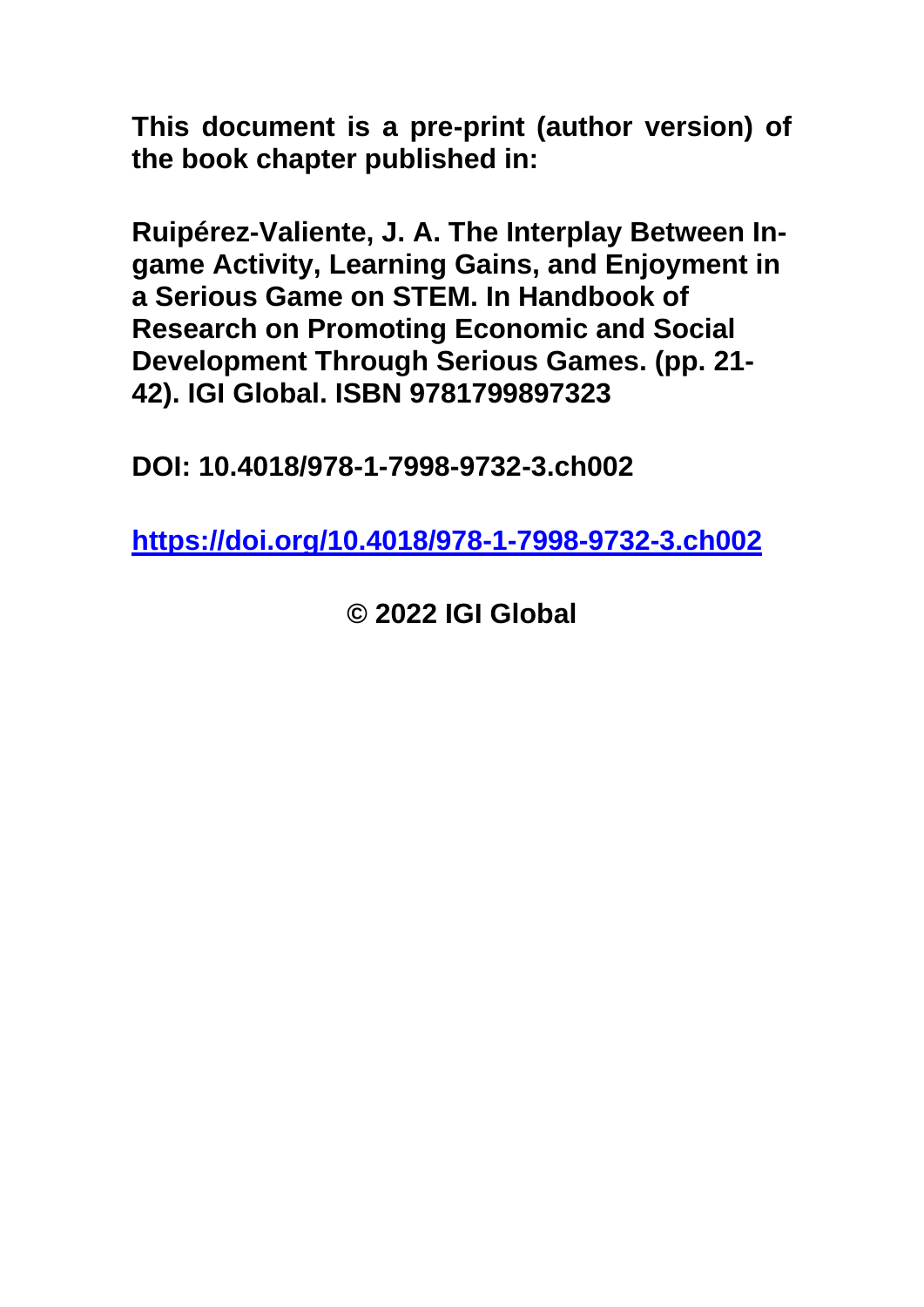# The Interplay Between In-game Activity, Learning Gains, and Enjoyment in a Serious Game on STEM

José A. Ruipérez-Valiente *University of Murcia*

# **ABSTRACT**

*The exponential growth of technology is transforming most existing sectors in the world. One of the technologies that are impacting significantly our society is video games, which have become a new cultural form of expression. Moreover, the research suggests that especially within educational contexts they present great learning opportunities. However, little is known in serious games about the interplay of the in-game activity, learning gains, and enjoyment with the game. Therefore, in this chapter, the authors use data from a pilot study conducted with a STEM inquiry-learning serious game to compute behavioral metrics and analyze their relationship with the learning gains and enjoyment of students based on survey responses. We report exploratory results of the different metrics and correlation analysis to analyze the interplay between these three sets of metrics. This work will exemplify the potential that learning analytics approaches and serious games have to transform education and training across contexts.*

Keywords: Serious Games, Learning Analytics, Game-based Learning, Educational Technology, Artificial Intelligence, Technology-enhanced Learning, STEM Education, K12 Education.

# **INTRODUCTION**

The exponential growth of technology is transforming most existing sectors in the world, increasing the performance and potential applications that in the past no one thought could be real (L. M., Madhushree and R., Revathi and Aithal, 2019). One of the sectors that is being importantly impacted is the educational one, where the incorporation educational technologies is helping improve the quality of the learning process, facilitating the work of instructors and enhancing the education received by students (Dabbagh et al., 2016; Thomas, 2016). Within these educational technologies, there are multiple directions in the literature, and within this chapter, we focus on the potential of video games within educational contexts (Squire, 2011).

The importance of video games in our society has also raised significantly during the last decade. Video games have become a new cultural form of expression and are impacting everyday life such as consumption, communities and the identities of the individuals that belong to a society (Daniel & Garry, 2018). Moreover, they are becoming very widespread, and all kids are growing up playing video games, with will change the future generations where video games will become a native medium. Also, the perceptions regarding video games are changing, as 74% of American parents believe that video games can be educational for their children, and 57% also play video games with them (ESA, 2019). Therefore, video games are going further beyond mere entertainment purposes and are deeply penetrating society at different scales and for multiple purposes (Muriel & Crawford, 2020).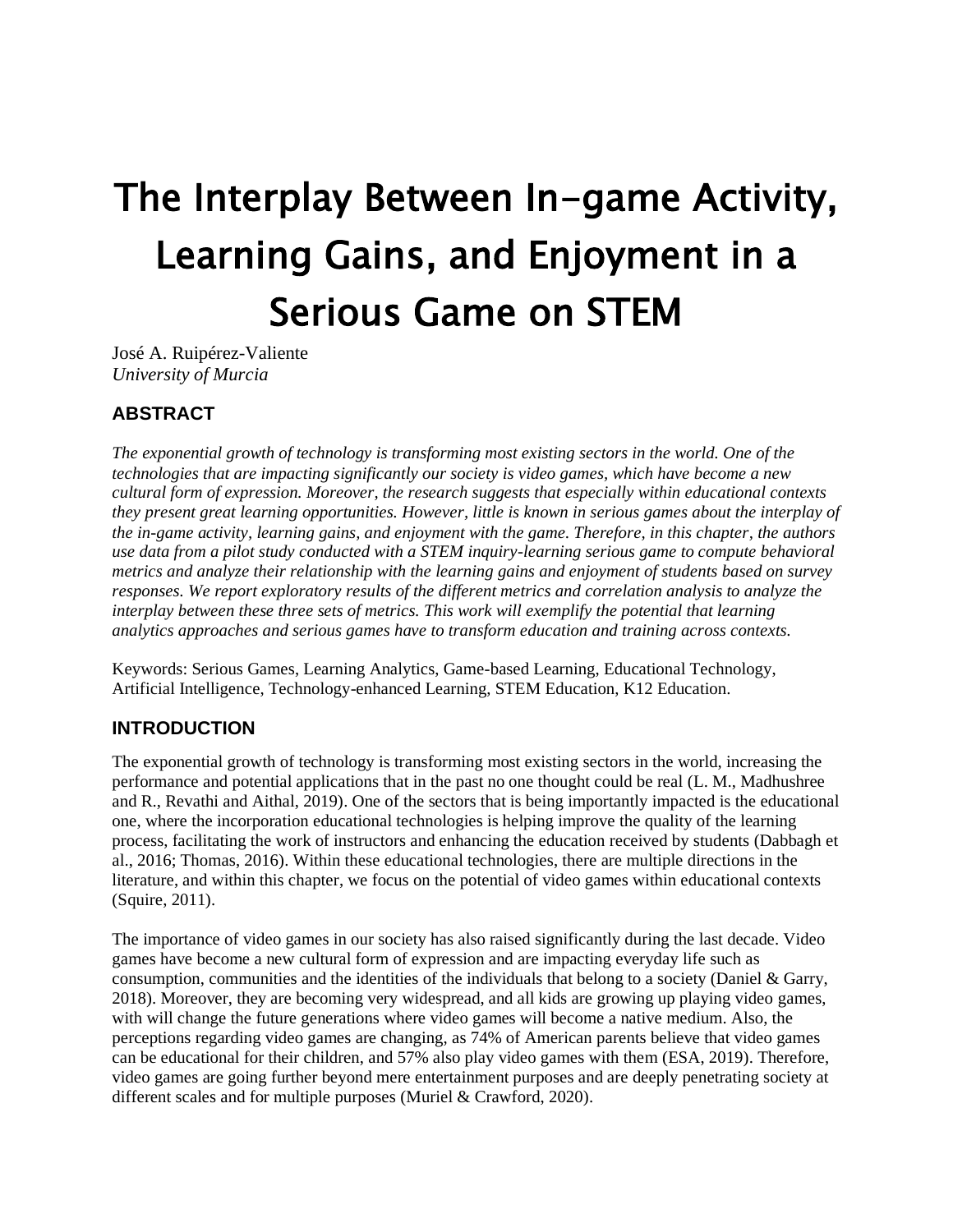Within educational contexts, video games have been one of those educational technologies that have become trendier over the last decade. Several authors have addressed the benefits of game-based learning, as games can represent more interactive scenarios that players can inhabit, adapting to a set of rules and constraints, to accomplish an established objective after surpassing a series of challenges (Gee, 2003, 2008; Prensky, 2006); this resembles much more realistically real-life situations than other more passive mediums like the ones that learners are usually exposed during traditional education. In fact, several literature reviews have shared very positive insights about the use of games for education, for example for the acquisition of 21<sup>st</sup> century skills (Qian & Clark, 2016) or for learning math (Divjak & Tomić, 2011). However, games are still scarcely used for educational purposes, and little is known yet about why games work and in which cases they might not be good options.

More specifically, in this chapter, we want to better understand the relationship between the activity that students perform within the game based on in-game metrics, the learning gains that students experience after playing the game, and the enjoyment during this activity. This can help better understand the interplay between these three important cornerstones of the implementation of games in the classroom (Wang, Nguyen, Harpstead, Stamper, & McLaren, 2019). To do so, we use data from a pilot study conducted with Radix, an inquiry-learning STEM game that was tested across US schools. We will use in-game data from this game to compute behavioral metrics and analyze their relationship with the learning gains and enjoyment of students based on survey responses before and after interacting with Radix as part of their algebra sessions in their school. More specifically, this chapter has the following two objectives:

- 1. To perform an exploratory analysis of the results of a pilot study with Radix on algebra contents with several classes across the US.
- 2. To perform a correlational analysis to analyze the interplay between the in-game metrics, the learning gains, and the levels of enjoyment.

The rest of the chapter is organized as follows: Section 2 presents a background on educational technologies, serious games, and learning analytics. Section 3 depicts the methodology that we have pursued to reach our objectives and Section 4 describes the results for each one of the objectives. We finalize the paper with discussion and future work directions, and a conclusion in Sections 5 and 6 respectively.

### **BACKGROUND**

We can find in the literature a broad spectrum of studies that can be categorized within the scope of technology-enhanced learning. First, we have specific educational software, such as learning management systems that have become the norm during the last decade (Muñoz Merino, Delgado Kloos, Seepold, & Crespo García, 2006), intelligent tutoring systems that provide smart environments to learn specific topics (Anderson, Boyle, & Reiser, 1985), simulations (Dameff, Selzer, Fisher, Killeen, & Tully, 2019), virtual (Pan, Cheok, Yang, Zhu, & Shi, 2006) or augmented reality (Ke & Hsu, 2015), and many other types of interactive learning environments that can take very diverse forms (Renkl & Atkinson, 2007), and where we can include video games, which is our focus (De Freitas, 2006). Moreover, there have also been several hardware trends that are attempting to perform a boost in the devices used for educational purposes, such as mobile devices (Ke & Hsu, 2015), wearables (Cain & Lee, 2016), smart glasses (Holstein, McLaren, & Aleven, 2017), or sensorized smart classrooms (Prieto, Rodríguez-Triana, Kusmin, & Laanpere, 2017) across others cutting-edge technologies.

Finally, one of the most notorious research directions in technology-enhanced learning has been on the development of data-intensive applications for different purpuses, such as adaptive learning to personalize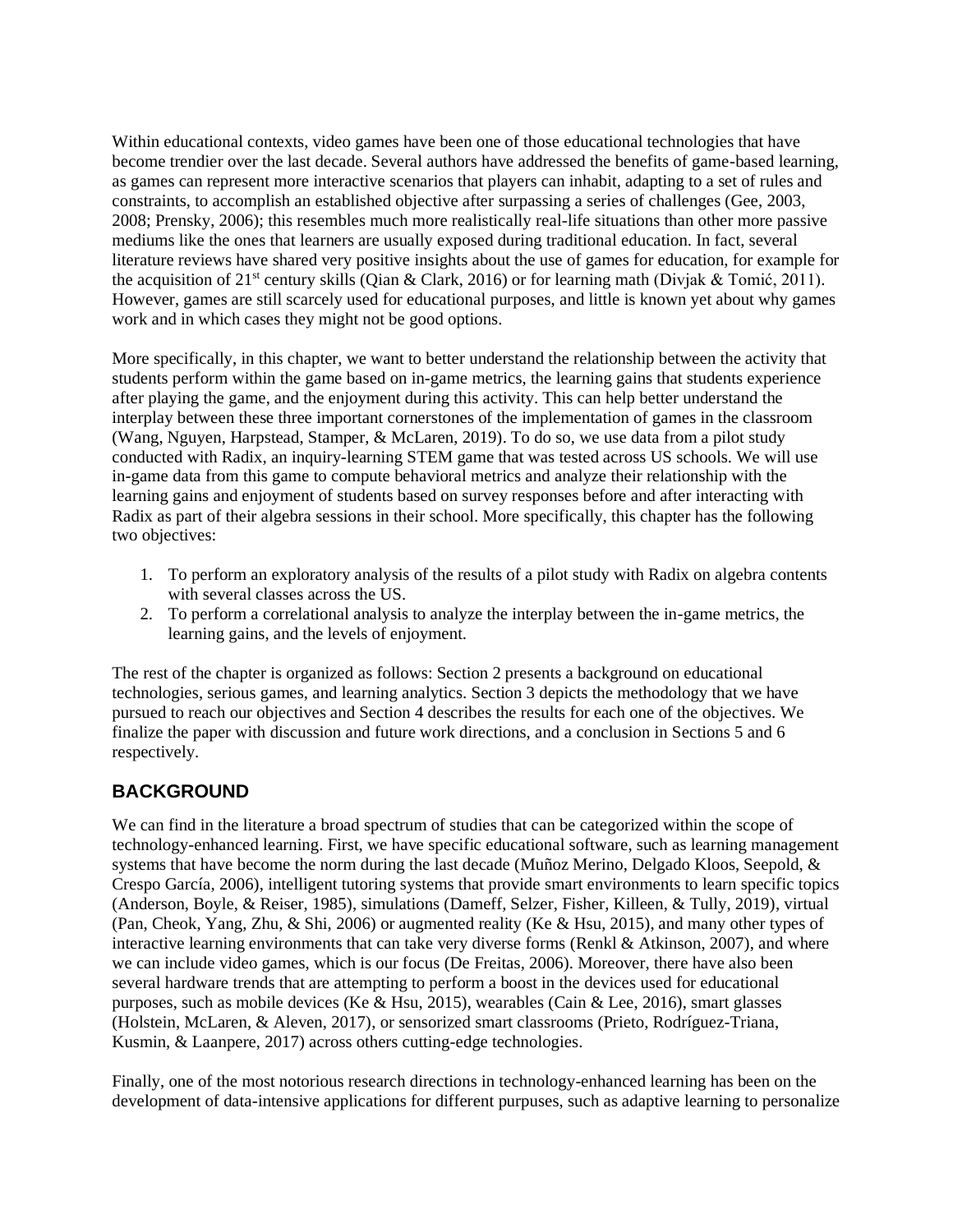the contents based on the current status of a student (Magnisalis, Demetriadis, & Karakostas, 2011), data visualization dashboards that can be used by instructors to track the progress of the students or used by students for self-awareness purposes (Charleer, Santos, Klerkx, & Duval, 2014; Park & Jo, 2015), automatic actuators that can include early warning systems to detect students at risk (Delen, 2010) or recommendations systems that can send suggestions to students (Dwivedi & Bharadwaj, 2015), or student behavioral modeling in order to understand how are the students interacting with the learning environment (Muñoz-Merino, Ruipérez Valiente, & Kloos, 2013), which is the kind of analysis that we conduct. These are only some examples of the new advances in this domain.

In terms of interactive learning environments, we focus on video games. There have been numerous advocates of game-based learning, some of them indicating that the foundations are quite different from other forms of learning and they should be conceptualized with different frameworks and design approaches (Plass, Homer, & Kinzer, 2015). Multiple authors have performed meta-reviews on gamebased learning concluding that even though, the benefits are notorious, one needs to pay careful attention to the design, the motivation of the learners, and the many contextual factors (De Freitas, 2006; Divjak & Tomić, 2011; Qian & Clark, 2016). However, serious games might also have other purposes than learning, for example motivating users to take care of their health (Baranowski et al., 2016). Therefore, the purposes that serious games can are broader than those of educational games. One of the key features of all these games is that they can increase the engagement and enjoyment that users experience during the activities when compared to other more traditional settings (Callaghan, McShane, & Eguiluz, 2014). However, little is known regarding the relationship of this enjoyment with what users do within the game, and in this chapter, we go beyond the state of the art by analyzing the interplay between in-game metrics and enjoyment.

A common approach to analyze the impact that these educational technologies can have on the learning process is the implementation of learning gains, which are often computed based on the difference between a pre-test performed before conducting the interactive activity and a post-test after finishing the activity (Vermunt, Ilie, & Vignoles, 2018). This is a common approach in the literature, and researchers have measured learning gains after playing a game (Wang et al., 2019), interacting with a Khan Academy course (Ruipérez-Valiente, Muñoz-Merino, & Kloos, 2018), or conducting tasks within an intelligent tutoring system (Kochmar et al., 2020), among many other examples. In our study we also perform this approach by computing the learning gains after playing with Radix, moreover, we go beyond the state of the art by connecting these learning gains with the in-game behavioral metrics.

Finally, our work can be framed within the area of learning analytics, which was previously defined as the "measurement, collection, analysis, and reporting of data about learners and their contexts, for purposes of understanding and optimizing learning and the environments in which it occurs" in the First International Conference on Learning Analytics & Knowledge in 2011. Our work draws from techniques in this field in order to model the behavior of the learners with the game. For example, other studies have also used learning analytics in games to build visualization dashboards to support the instructors in the classroom (Jose A. Ruiperez-Valiente, Gomez, Martinez, & Kim, 2021), to perform a game-based assessment of creativity (Yoon J Kim & Shute, 2015), or other content constructs like first aid and resuscitation skills (Charlier, 2011), to adapt a game based on the previous behavior of the users (Peirce, Conlan, & Wade, 2008), or to detect sequences of errors in a geometry game (Gomez, Ruipérez-Valiente, Martínez, & Kim, 2021), among many other potential examples. However, to the best of our knowledge, this is the first study in games that combines learning analytics in-game metrics with enjoyment and learning gains to analyze the interplay between these three cornerstones. Here lies the main contribution of this chapter with respect to the current literature.

#### **METHODOLOGY**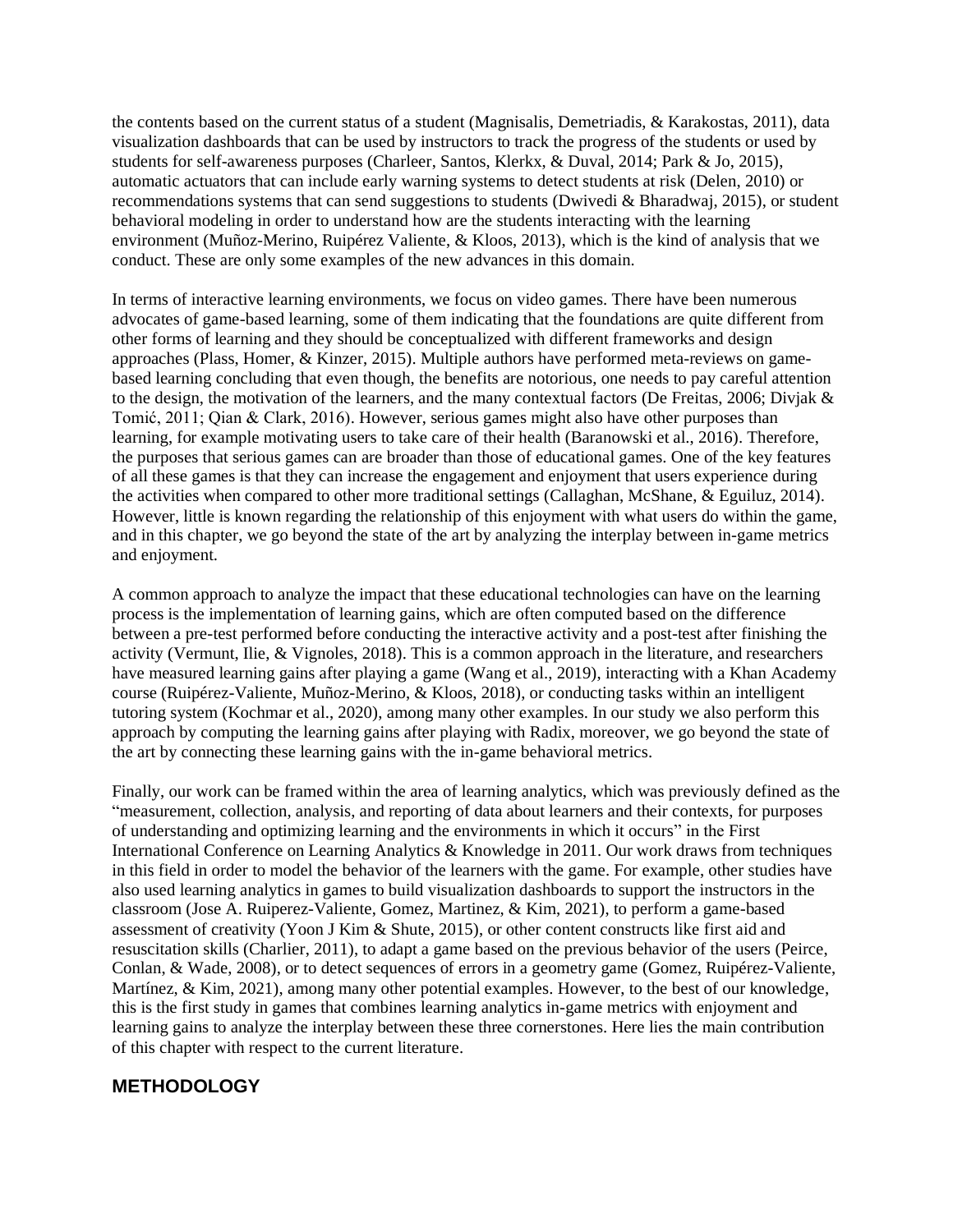In this section of the chapter, we describe the methodology that we have pursued to analyze the interplay between in-game metrics, enjoyment and learning gains. Figure 1 shows an overview of the methodology that we will describe in detail in the following different subsections.



*Figure 1. Overview of the methodology pursued in this study.*

# **The Radix Endeavor Serious Game**

The Radix Endeavor is an inquiry-based, multidisciplinary, MMO-style online game for STEM learning that includes a balance of guided tasks and open-ended exploration. It is inquiry-based in the sense that in it, players solve problems by exploring a topic, figuring out what questions need to be asked, and determining a pathway to answer those questions. It is an MMOG-style in that it involves players controlling an avatar in a third person perspective, is set in a virtual multiplayer world that is open-ended, and includes set sequences of tasks for players to work through as they explore the world and build conceptual understanding. It was developed at the MIT Education Arcade (see videos in the YouTube channel**<sup>1</sup>** ), was launched in January 2014, and was free to play. Radix is aligned with the Next Generation Science Standards for biology and the Common Core State Standards for math, incorporates STEM practices, and encourages students to develop 21st century skills (e.g., critical thinking, collaboration) inside and outside of the game. It is meant to be played over the course of a semester and revisited during each relevant curricular unit.

When players enter the game for the first time, they begin a sequence of tutorial quests designed to get players used to moving around the world, using tools, and collecting data about their environment. Upon completion of the tutorial quest line, an array of topical quest lines is unlocked. The game contains several quest lines including genetics, ecology, evolution, human body systems, geometry, algebra, and statistics. In this study, we will focus on the quest line of algebra. While the quests are sequenced within a topic area, players are free to switch between quest lines according to their interests throughout their play sessions. Each quest line may have anywhere from four to ten quests within it, and each quest is made up of multiple smaller tasks which provide some scaffolding to players. The quest content is aligned with curriculum standards, and the tasks are specific to the domain.

Figure 2 shows an example of the interface of Radix where the avatar of the player, called Tyrion, is situated in the middle of the screen. On the right side, we see the tools that the player has available; these are the tools that are used as part of the inquiry-based learning process to solve the quests. Moreover, on the bottom-right part of the interface, we observe the mini-map, that students use to travel through the world and reach the places needed to solve the different quests. On the bottom-left part of the interface we see the chat area, which is one of the main features enabling social interaction between the learners, with a general chat that anyone can write in and read, but also the possibility to send private messages to specific users in order to maintain communications that others cannot read. Moreover, students can also create groups to solve quests in a collaborative way. On the left side of the interface, we can see the inventory of the character, which contains the items that they can take from the Radix world, such as seeds, crystals, rocks, and plants among many other things. Finally, on the upper-left part of the interface, we see other available options in the menu panel such as the diary, the letters, the quest menu, and some other configuration tabs. Students need to interact with all these features in order to solve the quests.

<sup>1</sup> Radix trailer:<https://www.youtube.com/watch?v=2fzphUwa6Lc>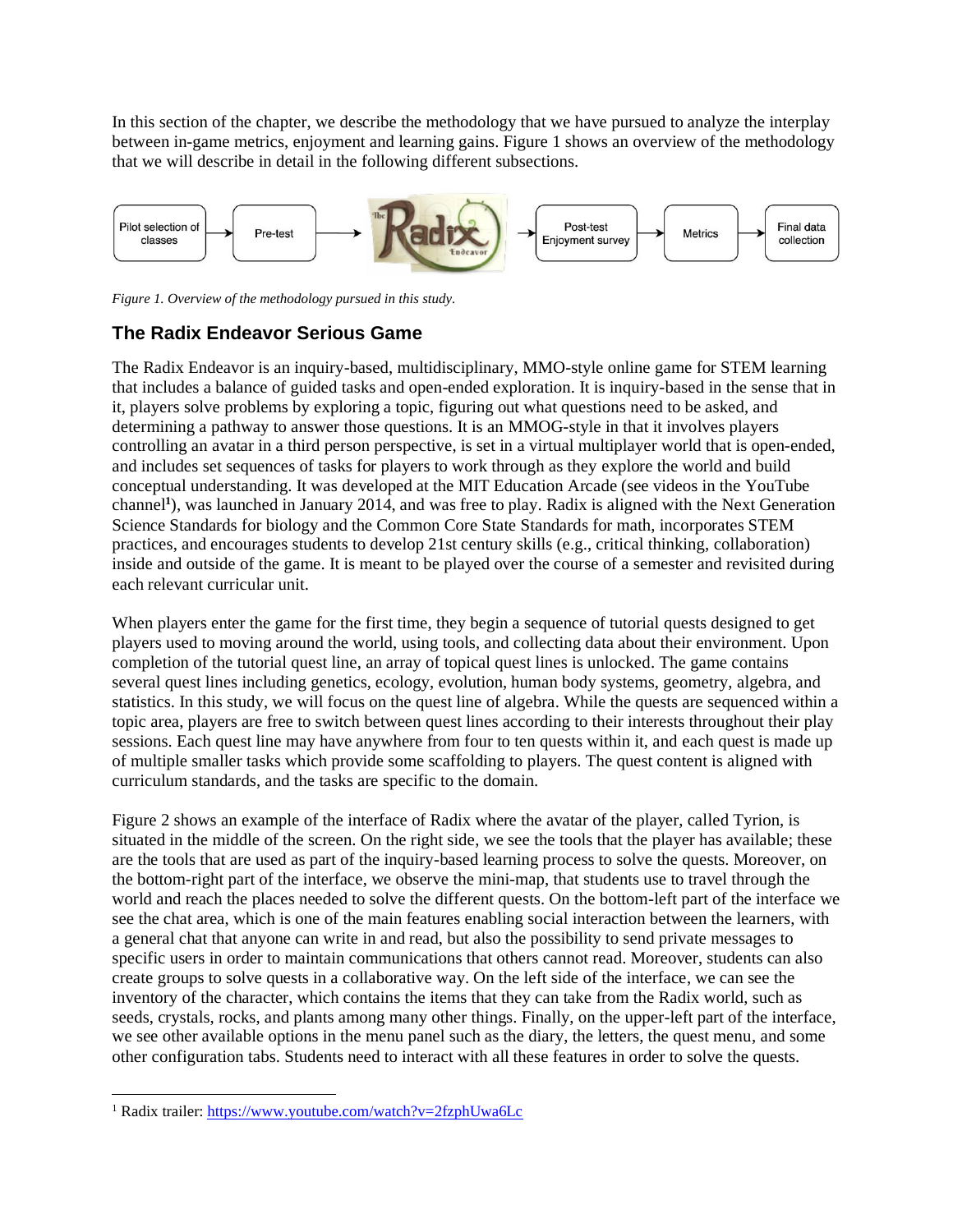

*Figure 2. Example of the interface of Radix.*

# **Pilot study**

Radix was used across numerous schools in the US and also in other international countries. In this study, we focus on using the data from a controlled pilot study that ran from January 2014 through August 2015. While the game was designed with high school math and biology teachers in mind, Radix has been used by upper elementary, middle, and high school teachers as well as by a few instructors at community colleges and universities. During the pilot period, informal marketing and outreach was done to recruit teachers to participate in the pilot at various levels. Participating teachers were provided with professional development opportunities and implementation resources, which included in-person sessions, monthly webinars, an online forum, information on alignment with standards, and suggestions for bridging curriculum. Teachers were encouraged to tailor their implementations and use the game as they saw fit in their classroom; most had their students play relevant quest lines at the time they were covering a given topic area in their class. However, we did not have a tight control of the way teachers implemented Radix in their classes. Radix remained accessible to be played by anyone, and also to be used by teachers in their classes until late 2019. However, the game is not available any more on the web.

Several participating teachers implemented Radix in their classes. They were asked to align the quests selected for their students with the curriculum that they were teaching, and use both sets of contents (traditional and the ones provided by Radix) at the same time. From the several sets of contents that we explained previously, in this study we focus on algebra. Therefore, we use the data of those teachers that implemented Radix quest line on algebra while they were teaching algebra in their classes. Therefore, the pre- and post-tests that we utilize are also on algebra contents.

### **Pre-test, post-test, and enjoyment survey**

The pre-test and post-test were the same identical test that focused on core algebra elements and was designed collaboratively with math teachers. The main difference is that the pre-test was taken by the students before interacting with Radix, and the post-test was taken by the students after finishing the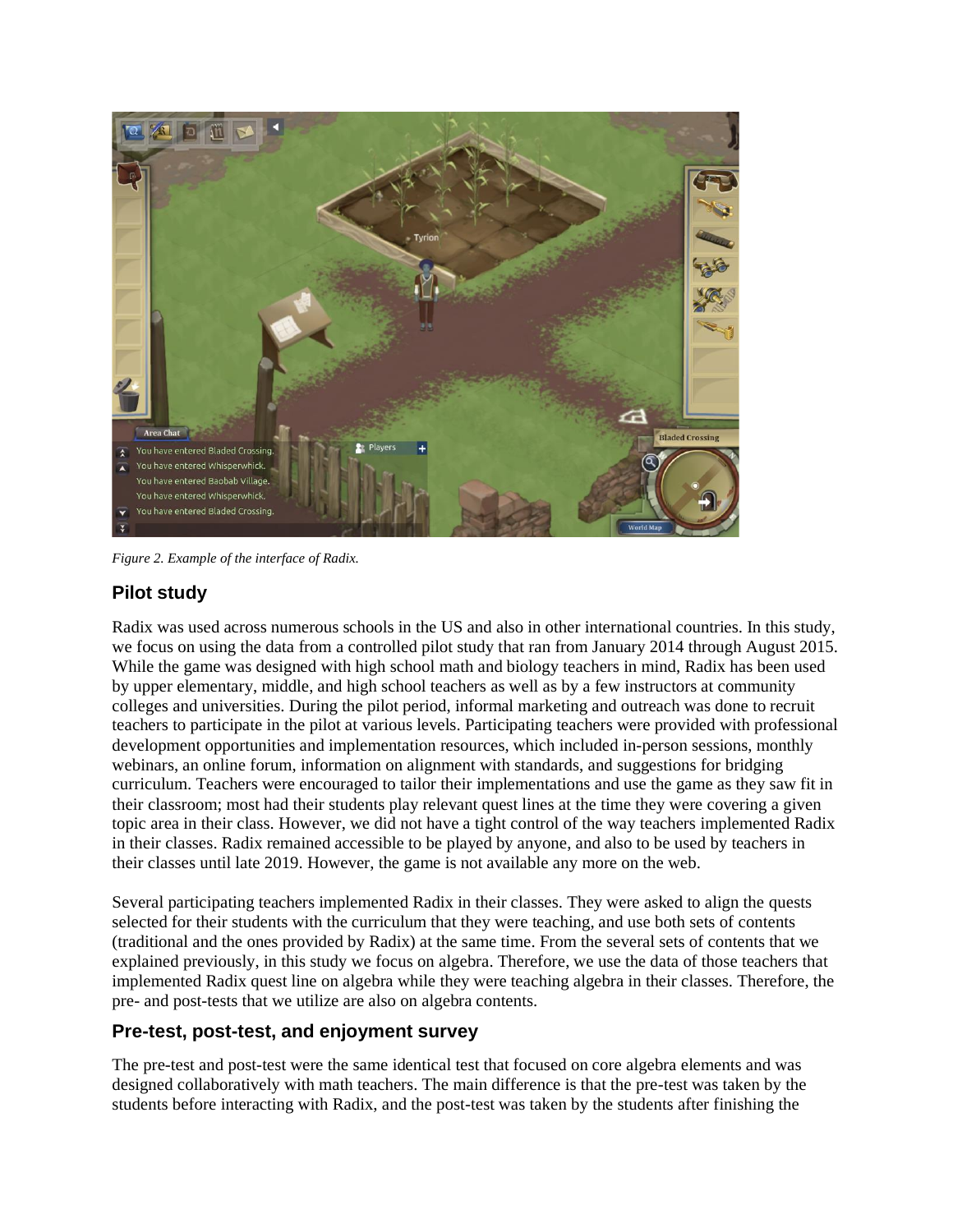sessions where they would be interacting with Radix. The procedure was designed so that we could guarantee a proper inference of the learning gains of students. In the case of the algebra test, there were 18 questions ranging across the different common core standards of algebra.

The enjoyment survey was taken after playing Radix game with the objective of measuring the levels of enjoyment that students experienced while playing the game. It had a total of 12 items that had to be responded in a 6-points Likert scale with the following categories: 'Completely False', 'Mostly False', 'Somewhat False', 'Somewhat True', 'Mostly True', 'Completely True'. Find below in Table 1 with each one of the items that were responded to as part of this survey.

| <b>Item</b>      | <b>Statement</b>                                                                          |
|------------------|-------------------------------------------------------------------------------------------|
| 1                | I would be willing to play "Radix" again because I think it is a fun game.                |
| $\boldsymbol{2}$ | If I have trouble understanding a problem, I go over it again until I understand it.      |
| 3                | When I run into a difficult homework problem, I keep working at it until I think I have   |
|                  | solved it.                                                                                |
| $\boldsymbol{4}$ | I would describe "Radix" as very interesting.                                             |
| 5                | If I have trouble solving a problem, I am more likely to guess at the answer than to look |
|                  | at examples in the book to try to figure things out.                                      |
| 6                | "Radix" let me do interesting things.                                                     |
| 7                | If I have trouble solving a problem, I will try to get someone else to help me.           |
| 8                | I thought "Radix" was quite enjoyable.                                                    |
| 9                | I try to complete homework assignments as fast as possible without checking it.           |
| 10               | When I run into a difficult homework problem, I usually give up and go on to the next     |
|                  | problem.                                                                                  |
| 11               | When I read something for class that does not make sense, I skip it and hope that the     |
|                  | teacher explains it in class.                                                             |
| 12               | I enjoyed participating in "Radix."                                                       |

#### *Table 1. Items of the enjoyment survey.*

#### **Metrics**

In this subsection we describe the metrics that we computed. The in-game metrics were based on previous work that generated a multi-dimensional model of engagement in Radix based on four dimensions: The general activity, the exploration activity, social activity, and quest activity. Find below the specific definition of each one of the in-game metrics that we used:

- *active\_time*: The number of active minutes in the game.
- *number events*: The total number of actions (events in the logging system) generated by the student in Radix.
- *n\_unique\_zones*: Number of zones that the student visited in Radix.
- *n\_different\_explore\_events*: There are 19 different tools or actions that a player can experiment with within the Radix world in order to solve quests and learn STEM content. This metrics provides a percentage of tools used by this student.
- *n\_total\_explore\_events*: Number of events that are related to the use of experimental tools in the game.
- *p\_completed\_algebra\_quests*: Percentage of completed questions by the student that belong to the algebra quest line.
- p\_correct\_algebra\_quests: Percentage of correct attempts with respect to the total of the attempts performed within the algebra quest line.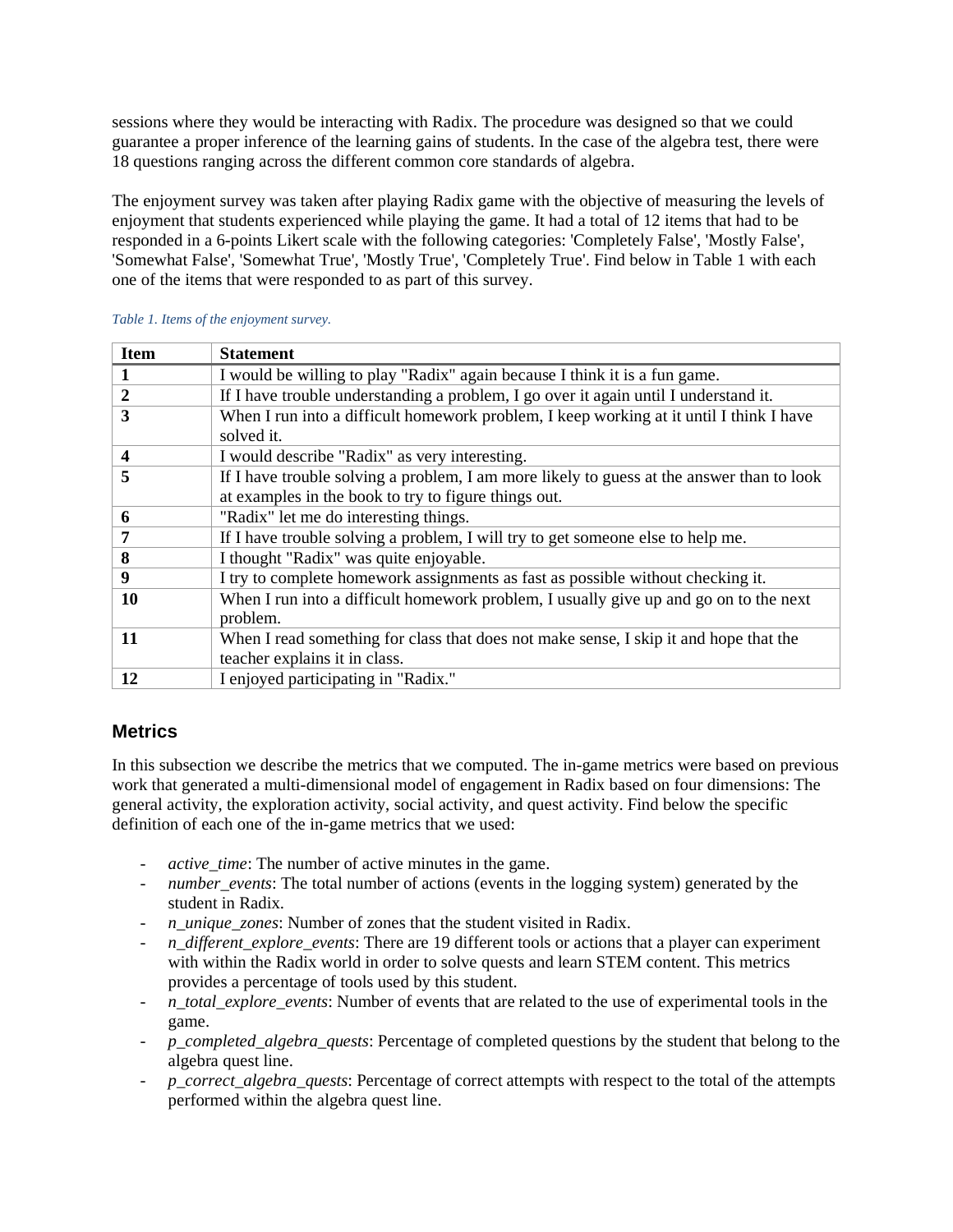- *p\_change\_quest\_chain:* Since Radix does not force students to complete quest chains in a linear sequence, that means they can jump from one quest chain to another one, for example, from a biology quest to an algebra quest. This item measures how frequently the student changes from one quest to another. Therefore, if the value is very small, it means that the student tends to advance linearly in Radix, and if the number is high, it means that the student tends to jump from one quest line to another with high frequency.
- *n\_chats*: Total number of chats sent by this student, taking into account both private messages between students to a single user and also zone chats that can be read by all users.
- *chars\_per\_chat\_msg*: This metrics is calculated by dividing the number of total messages of a student by the number of alphanumeric characters of those messages, in order to provide an average value of the length of each chat message.
- *party joined*: Total number of parties joined by the student. The parties in Radix allow students to group together in order to perform collaborative task solving.

In addition to the previous in-game metrics, we also use the following metrics obtained through the surveys:

- *pre\_test*: Score obtained by the student in the pre-test taken before interacting with Radix, in order to understand the initial knowledge of the student.
- *learning\_gain*: The learning gain of the student calculated by computing the difference between the post-test and the pre-test. Learning gains can range from -1 to 1.
- *avg\_enjoyment*: This metric is an average measure of the 12 items from the enjoyment survey. Since there were six survey categories, we transformed them into an integer range from 0 to 6.

### **Final data collection**

Since the in-game metrics are computed based on the tracking logs, and the rest of the metrics are computed based on the surveys, we had to link both sources of data together. This is done via the information provided in the survey by the student, which indicated the name of their character in Radix, and this allows us to properly merge both sources of data to perform this analysis. Moreover, for the final data collection, we had the following requisites to include a user account as part of the study:

- Teacher, staff, and research accounts were removed, leaving only accounts from students.
- We eliminated accounts that had not reached a minimum interaction of two hours, which is the estimation from designers for learners to getting familiar with Radix game mechanics.
- We kept only the accounts that had completed the first three quests of the tutorial, since the two first quests do not require any specific interaction with the environment– just speaking with the non-player characters (NPCs)–and the third task is the first one where they need to use a tool to correctly finish the quest.
- We kept only those accounts that completely responded to the pre-test, the post-test and the enjoyment surveys.

From the entire data sample, a cohort of 164 students met all the aforementioned criteria and are included in the study, 53% of the learners were male and 47% female. The majority of the learners were part of  $6<sup>th</sup>$ and  $7<sup>th</sup>$  grade classes (43% and 54% respectively), and the rest were in  $8<sup>th</sup>$  grade. We would like to highlight that this is a good sample size considering all the instrumental work to organize the sessions and gather this data.

# **RESULTS**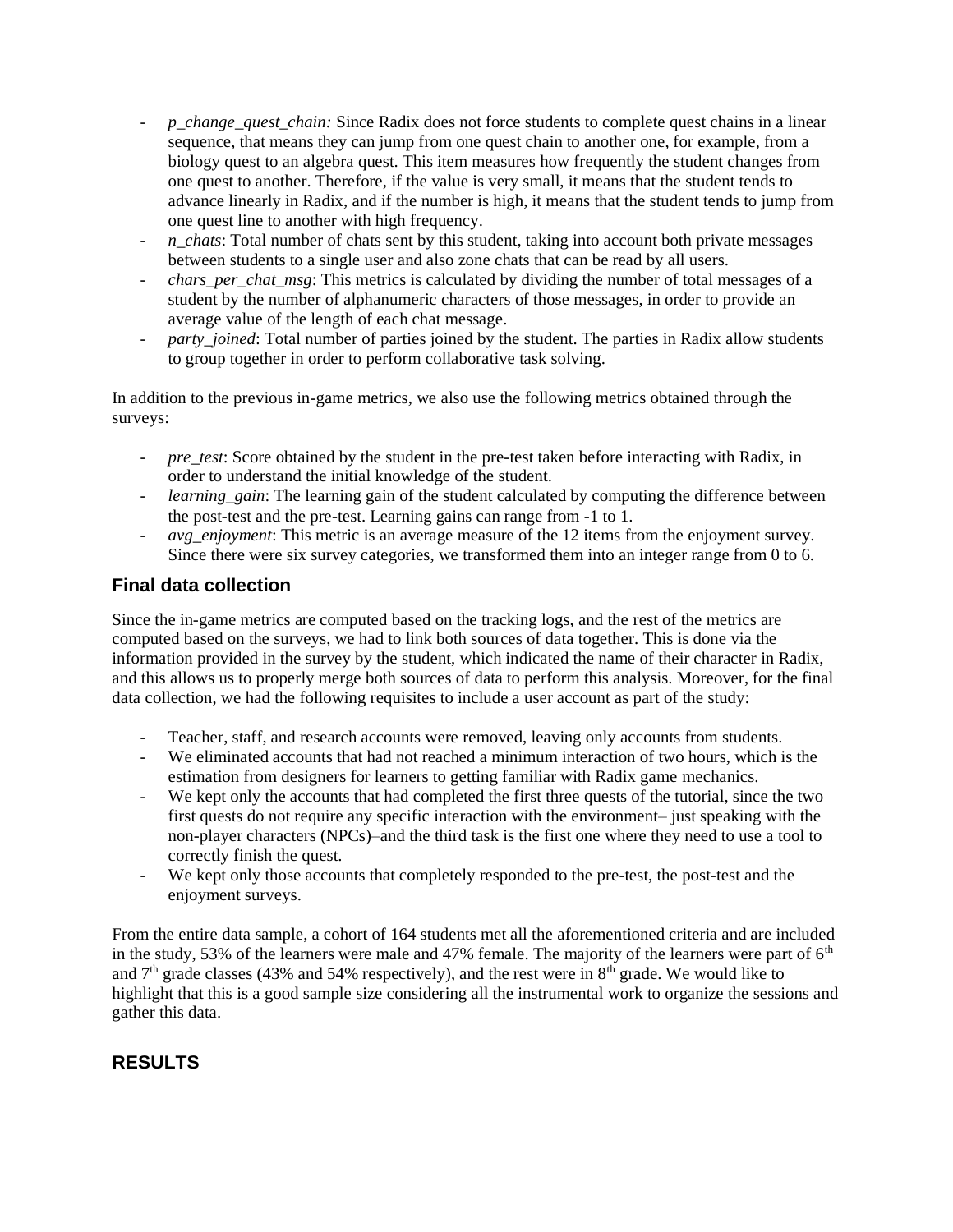The results of this book chapter are organized into two subsections. The first one depicts an exploratory analysis of the different in-game metrics and survey ones to understand its distribution and results of the pilot study. The second one performs a correlational analysis to better understand the relationship between in-game activity, learning gains, and enjoyment.

#### **Exploratory analysis of the metrics**

The exploratory visualizations presented in this section will help to understand how the different metrics are distributed to better comprehend the interaction that students did with Radix as well as the survey results in terms of learning gains and the levels of enjoyment experienced by the students. In that sense, Figure 3 shows a boxplot visualization that includes all the previously defined metrics, which are grouped based on the category and filled with different colors. We have the in-game metrics, that are colored differently depending on their dimension (general activity, exploration, quests, and social) and we also have the survey metrics with a different color.

Regarding the activity metrics, the *active\_time* is depicted in hours, therefore we see that the average user invested five hours playing with Radix, but there are multiple users as outliers that invested more than 20 hours, which is a significant amount of time. Moreover, we see a similar pattern with *number\_events*, where the average user generated around 400 events but some users did more than 2000 events.

Regarding the metrics for the in-game exploration, the average user explored seven unique zones (*n\_unique\_zones*) of the Radix world, did six different exploration tool events (*n\_different\_explore\_events*), and performed around 150 different exploration events (*n\_total\_explore\_events*). These metrics depict how much each student explored the Radix world, without taking into account if they were able to advance with the algebra quest line (or with any other quest lines). We note that there might be some users that invested a lot of time or explored heavily the world of Radix, but did not progress with the quest system or performed badly in the survey post-tests.

Regarding the quest metrics, we first see based on *p\_change\_quest\_chain* that the average user approximately tended to change between quest chains 20% of the times. This number is not so high, and therefore, most students tended to act in a more linear way. However, we do see some students with high numbers, above 40% and 50%, which would be students that perform frequent quest chain changes. We will see the impact that this can have in the next subsection. In terms of the two metrics on algebra quests, we see that the average user completed around 25% of the algebra quests, with the distribution clearly varying from 0 to 100% of algebra question completion (*p\_completed\_algebra\_quests*). Therefore, there are important differences between how many quests the different students solved. Moreover, the percentage of correct responses in these quests (p*\_correct\_algebra\_quests*) is around 70%, which is a high ratio that denotes that the difficulty was not too high, and most of the students that attempted to solve a quest, were able to complete it correctly.

In regards to the social metrics, we also see a great variability that denotes a key feature of Radix, which is the possibility for users to collaborate between them, generating a lot of social activity and interaction between peers. More exactly, we see that the average user sent around 80 chat messages (*n\_chats*), which had around 10 chars per chat message (*chars\_per\_chat\_msg*). These two indicators signal that the students did write many messages but also most of them were quite short messages. This of course changes importantly between users. In addition, the metric *party\_joined* shows that the creation of parties to jointly solve quests was a common activity, as most users participated in at least three parties.

Finally, we have the survey metrics, where the *pre\_test* indicates that the average user obtained a score of around 45 points from a maximum of 100. Therefore, we see that students started with an activity with a borderline knowledge on algebra. The pre-test score is widely distributed between this range, with users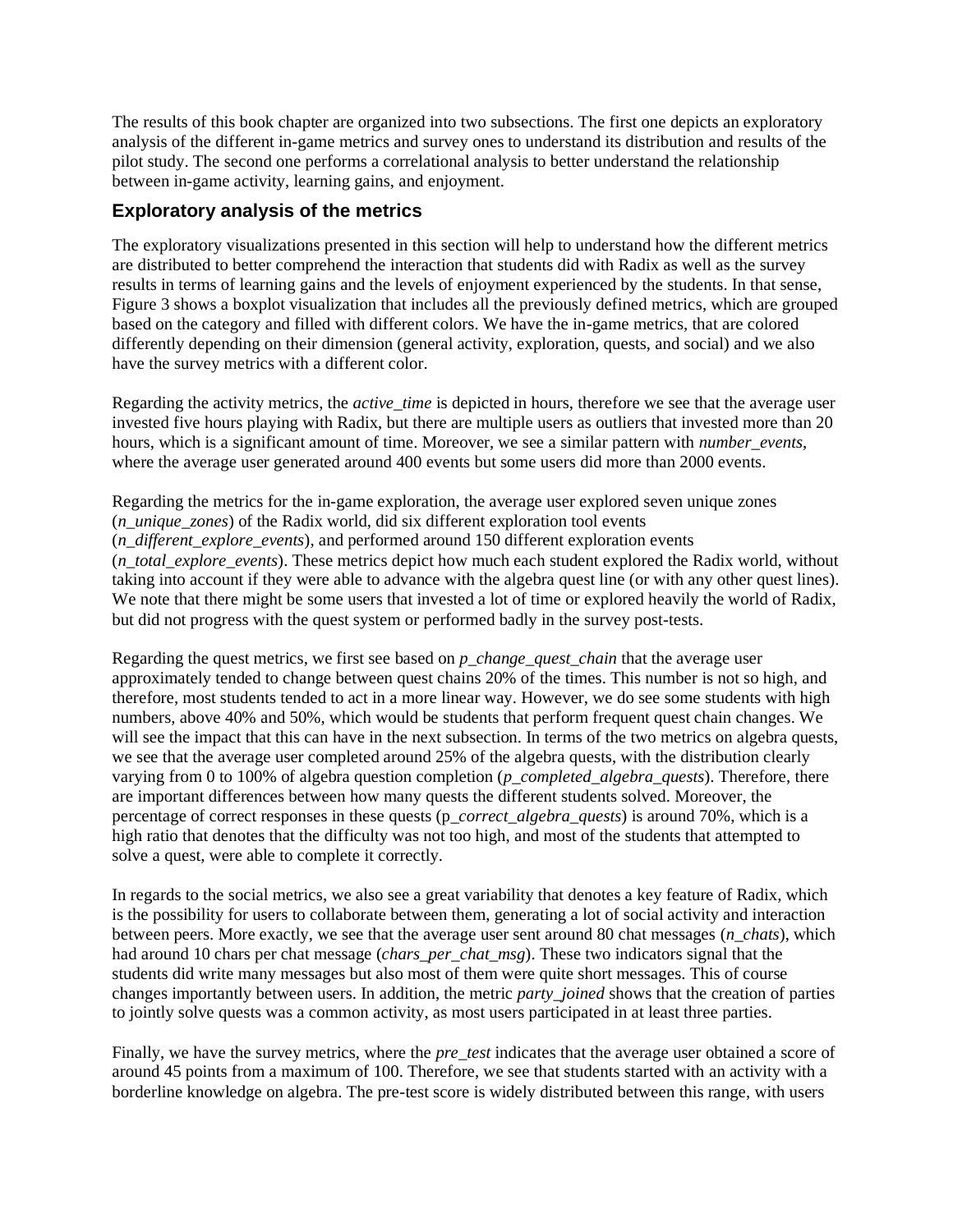obtaining almost perfect scores and others failing almost all responses, as usual in K12 settings with a wide spectrum of kids. The results in terms of *learning\_gain* are not very positive, since we see that the average learning gain was around 0 points, meaning that on average, the score in the pre-test and post-test was quite similar. It is also important to note that the distribution of the learning gains is also broad, so we have multiple cases of students that scored in the post-test much higher and lower than in the pre-test. There might be multiple reasons to explain this. At last, the *avg\_enjoyment* metric shows a value close to 3 points over the maximum of 5 points. We believe this is a good number that denotes that the majority of students enjoyed the experienced of combining Radix algebra quests with the normal curriculum of algebra that their teacher was providing in their classes.





#### **Correlations and interplay between the metrics**

After presenting an overview of the metrics in the previous subsection, we now conduct a correlation analysis to see the interplay between the metrics. Figure 4 shows a correlation diagonal matrix that includes all the in-game and survey metrics considered in the study. The color intensity and the number on the cell encode the strength of the correlation with blue for positive ones and red for negative ones.

First, in terms of the correlations between the in-game metrics, we observe first the classical correlations between all the activity metrics, such as *number\_events*, *n\_unique\_zones*, *n\_different\_explore\_events,* and *n\_total\_explore* events, that are often present because all of them represent activity with the game. Moreover, these are also moderately correlated with the number of completed quests (*p\_completed\_algebra\_quests*), however, the correlation is much lower with respect to the correctness ratio in those quests (*p\_correct\_algebra\_quests*), which indicates that effort does not guarantee to resolve the algebra game quests correctly. One interesting highlight is the negative correlation between *p\_change\_quest\_chain* and *p\_correct\_algebra\_quests*, that indicates that those users that are less linear in their pathway, have lower chances to resolve the quests correctly. Finally, we see other noteworthy correlations between the social activity and other in-game metrics, for example, an important influence in the number of chars per chat message (*chars\_per\_chat\_msg*) and the levels of activity and exploration.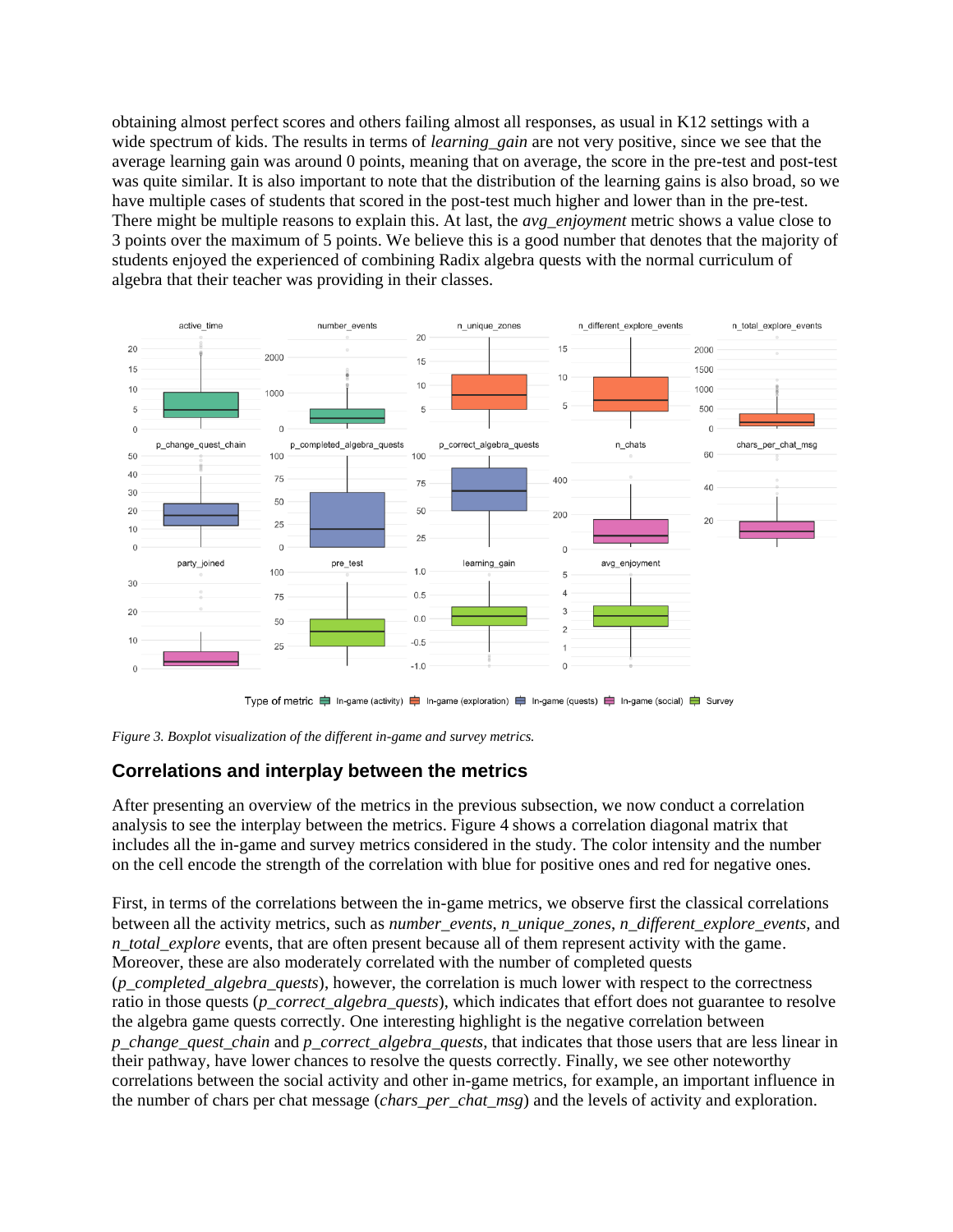We now focus on the correlations of the in-game metrics with the pre-test score and learning gains. First, in terms of the pre-test, we observe a positive correlation with the majority of the activity, exploration, and quest performance metrics, which can be connected to those students that had higher initial knowledge, enjoy algebra more, and therefore might enjoy the game more as well and solve more tasks. We do see also especially high correlations for the *party joined* and *n\_chats* social metrics, which might also be in relationship with a motivation with the game. Then, in terms of the learning gain, we observe a positive correlation with most of the activity and exploration metrics, which could mean that those students that interacted more with Radix, were able to improve their knowledge. Moreover, we also see a positive correlation with *p\_correct\_algebra\_quests*, which indicates that the ones that achieved a better performance in Radix algebra tasks, also achieved a higher learning gain. Finally, we find a negative correlation with *n\_chats*, indicating that students that texted less might have a higher learning gain.

Finally, one important correlation of 0.32 is the one emerging between the *learning\_gain* of the student and *avg\_enjoyment*, which indicates that those students that enjoyed the time spent playing Radix tended to learn more than their peers.



*Figure 4. Correlation analysis of the in-game and survey metrics displayed in a diagonal grid. The color of the cell encodes the strength of the correlation.*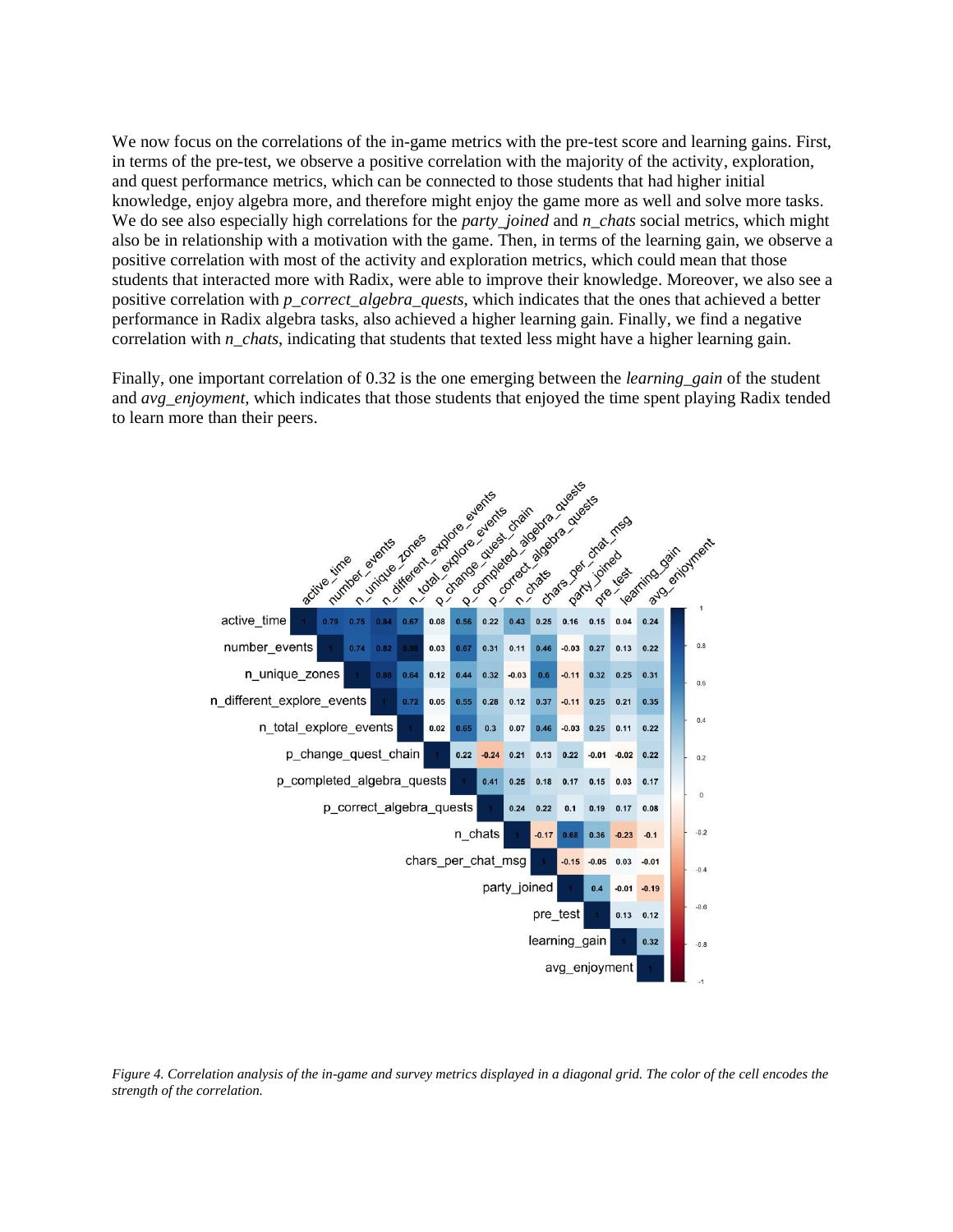### **DISCUSSION AND FUTURE RESEARCH DIRECTIONS**

After presenting these results in this section we will provide potential explanations, discussion, as well as future research directions. First, in terms of the learning gains results, one of the first highlights was the low level of learning gains, with an average value close to 0. There are multiple interpretations that can come out of this. In the first instance, the teachers did not provide any encouragement to perform better in the external tests. Therefore, some students might have not taken them too seriously, and that might have affected the learning gains. Moreover, the algebra quest lines were designed to foster inquiry-based learning, and they were not directly connected with the contents of the administered external measures on algebra. If we compare these results with other studies implementing learning gains before and after interactive learning environments have reported much higher learning gains (Corbett, Kauffman, Maclaren, Wagner, & Jones, 2010; Kochmar et al., 2020), but these were more controlled cases studies, and the contents of the system were directly related with the test items. Moreover, we did find a correlation between most in-game activity metrics and learning gains, which raises a relationship between these two metrics. One explanation can be that students that interact more with the game learn more and thus improved their learning games. But another potential explanation can be just related to the motivation of students, and that might be the one driving them to improve as previous work saw with optional activities in MOOCs (J.A. Ruiperez-Valiente et al., 2016). Moreover, one interesting correlation was the negative one with the number of chat messages, which might be that those students that really took seriously the interaction with Radix did not focus on the social side that much. For example, a previous study did find a relationship between those profiles of students that socialize a lot within the game and learning outcomes, which might explain these results (J.A. Ruiperez-Valiente, Gaydos, Rosenheck, Kim, & Klopfer, 2020).

One positive outcome of these results was that the average enjoyment that students experienced with this game-based learning modality was high, with an average value close to three. This might be in line with what other studies have found regarding the students' perspectives with games and enjoyment (Yoon Jeon Kim & Shute, 2015). However, it is also true that some students might not enjoy games or gamification in general, since we also see that the distribution is wide. That means that it will be hard to find game-based approaches that can properly motivate entire K12 classes with very diverse learners, as previous work has found with gamification features in higher education (Ruipérez-Valiente, Muñoz-Merino, & Delgado Kloos, 2017). We also found that the level of enjoyment was directly correlated with in-game features, and it makes sense to think that those that enjoyed the experience had higher levels of activity with the game. One of the main take-aways is the relationship between learning gains and the level of enjoyment, which can connect that those students that enjoy the activities can learn more during the learning process. Therefore, this study highlights again the importance of motivating learners with the proper activities, and the other side of the coin, that learners that are not properly motivated will perform worse.

This book focuses on promoting economic and social development through serious games. Therefore, one of the most direct conclusions is that game-based learning approaches can suppose a significant improvement to increase the motivation of students, and that can help improve the overall learning that students achieve. Moreover, in Radix students were able to develop inquiry-based learning, exploring a virtual world and trying to understand algebra based on interacting with different features, learning by doing, without being passively exposed to the contents like is usually done in lectures. This has been depicted by several authors as one of the greatest assets of games for learning, which is the possibility to inhabit virtual worlds, in a way that resembles much more realistically the kind of challenges that they will face in real life (Gee, 2008; Prensky, 2006). In this work, we have depicted the potential of learning analytics in games to compute a set of in-game metrics that we were able to use to model the behavior of the students with the game. Therefore, these analytics also represent an important opportunity to perform game-based assessment, either for formative or summative purposes (Yoon Jeon Kim, Almond, & Shute, 2016). These assessments can be performed unobtrusively without impacting the game flow of students in what is known as stealth assessment (Shute, 2005), and then can be used to provide students with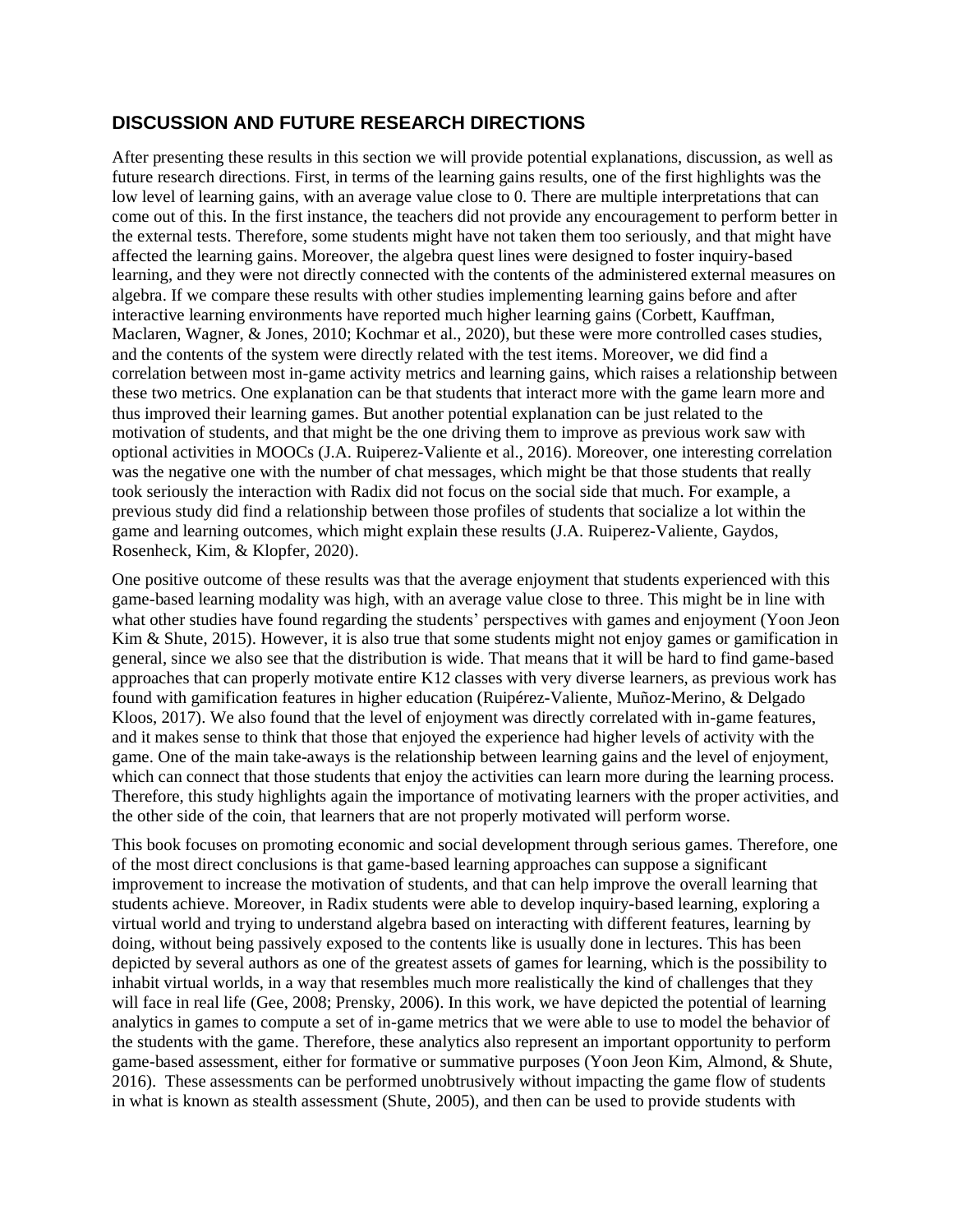personalized feedback that can help them improve certain aspects. This can be done by developing teacher-facing dashboards in games that provide detailed information regarding the in-game activity of students with the game (Jose A. Ruiperez-Valiente et al., 2021).

More work will be needed in the future to validate these findings, either with other quest lines of Radix, or with other game-based learning experiences implemented in K12 classrooms. Future work should focus on addressing approaches to address those learners that might not be motivated by games, for example by better understanding the reasons so that these lessons learned can be looped back to the design of new serious games. Moreover, the learning analytics modeling in serious games also represents great opportunities, therefore future work should continue the development of these models, perhaps using more complex artificial intelligence techniques, or even developing new specific algorithms for the context of games. A clear challenge in this aspect is the scalability of these analytics across different serious games, an issue that needs to be tackled without a doubt if we want to systematically implement them (Alonso-Fernandez, Calvo, Freire, Martinez-Ortiz, & Fernandez-Manjon, 2017). Finally, another potential research opportunity within the context of serious games and learning analytics lies in the use of multimodal approaches using biometrics or audiovisual information, in order to augment the level of analysis and inferences that can be drawn (Blikstein & Worsley, 2016). All of these future directions can help serious games to make an extraordinary impact on society across diverse contexts.

# **CONCLUSION**

This chapter has tackled a novel topic which was the interplay between in-game metrics, learning gains, and the levels of enjoyment. We have done so by presenting a novel methodology utilizing learning analytics to compute several behavioral indicators, and then we linked those to survey responses generated before and after playing with Radix game. Our main findings suggest a clear relationship between the learning games and the levels of enjoyment. However, while most of the learners enjoyed the experience, not all of them improved their knowledge. Both learning gains and enjoyment were in general positively correlated with in-game metrics, and those learners engaged much more with the platform than the rest. An issue that remains open regarding how to motivate those learners that did not find this gamebased learning activity with Radix engaging, as this is something that has been frequently raised by other gamification and serious games case studies. This work has exemplified the potential that analytics approaches and serious games have to transform education and training across contexts.

#### **ACKNOWLEDGMENT**

Blinded for review.

### **REFERENCES**

- Alonso-Fernandez, C., Calvo, A., Freire, M., Martinez-Ortiz, I., & Fernandez-Manjon, B. (2017). Systematizing game learning analytics for serious games. *IEEE Global Engineering Education Conference, EDUCON*, (April), 1111–1118. https://doi.org/10.1109/EDUCON.2017.7942988
- Anderson, J. R., Boyle, C. F., & Reiser, B. J. (1985). Intelligent tutoring systems. *Science (New York, N.Y.)*, *228*(4698), 456–462. https://doi.org/10.1126/science.228.4698.456
- Baranowski, T., Blumberg, F., Buday, R., DeSmet, A., Fiellin, L. E., Green, C. S., … Young, K. (2016). Games for Health for Children-Current Status and Needed Research. *Games for Health Journal*, *5*(1), 1–12. https://doi.org/10.1089/g4h.2015.0026
- Blikstein, P., & Worsley, M. (2016). Multimodal learning analytics and education data mining : using computational technologies to measure complex learning tasks. *Journal of Learning Analytics*, *3*(2), 220–238. https://doi.org/http://dx.doi.org/10.18608/jla.2016.32.11
- Cain, R., & Lee, V. R. (2016). Measuring Electrodermal Activity to Capture Engagement in an Afterschool Maker Program. *Proceedings of the 6th Annual Conference on Creativity and*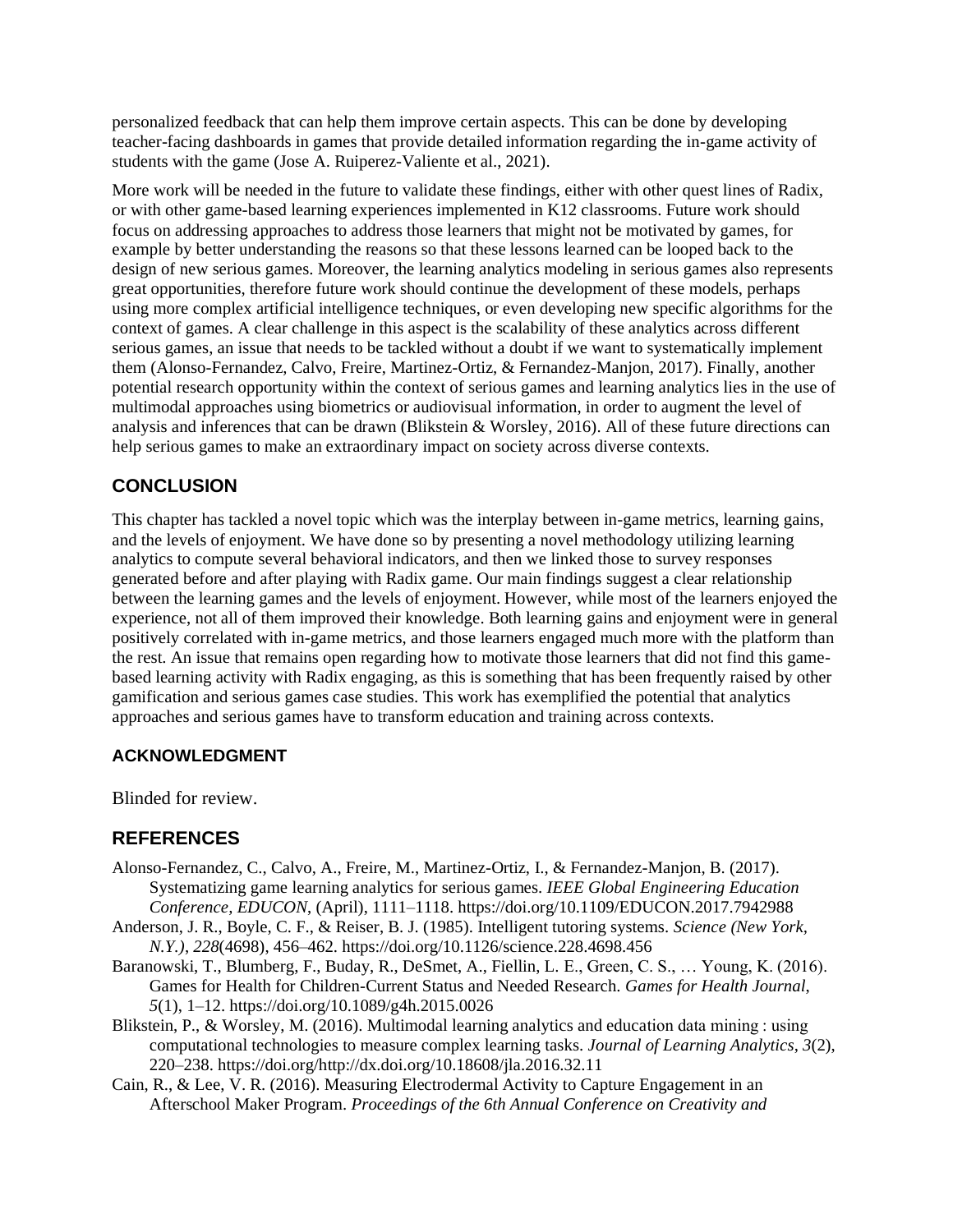*Fabrication in Education - FabLearn '16*, *1*(718), 78–81. https://doi.org/10.1145/3003397.3003409

- Callaghan, M. J., McShane, N., & Eguiluz, A. G. (2014). Using game analytics to measure student engagement/retention for engineering education. *Proceedings of 2014 11th International Conference on Remote Engineering and Virtual Instrumentation, REV 2014*, (February), 297–302. https://doi.org/10.1109/REV.2014.6784174
- Charleer, S., Santos, J. L., Klerkx, J., & Duval, E. (2014). Improving teacher awareness through activity , badge and content visualizations. In *New Horizons in Web Based Learning* (pp. 143–152). https://doi.org/10.1007/978-3-319-13296-9\_16
- Charlier, N. (2011). Game-based assessment of first aid and resuscitation skills. *Resuscitation*, *82*(4), 442–446. https://doi.org/10.1016/j.resuscitation.2010.12.003
- Corbett, A., Kauffman, L., Maclaren, B., Wagner, A., & Jones, E. (2010). A Cognitive Tutor for Genetics Problem Solving: Learning Gains and Student Modeling. *Journal of Educational Computing Research*, *42*(2), 219–239. https://doi.org/10.2190/EC.42.2.e
- Dabbagh, N., Benson, A. D., Denham, A., Joseph, R., Al-Freih, M., Zgheib, G., … Guo, Z. (2016). *Learning Technologies and Globalization*. Cham: Springer International Publishing. https://doi.org/10.1007/978-3-319-22963-8
- Dameff, C. J., Selzer, J. A., Fisher, J., Killeen, J. P., & Tully, J. L. (2019). Clinical Cybersecurity Training Through Novel High-Fidelity Simulations. *Journal of Emergency Medicine*, *56*(2), 233– 238. https://doi.org/10.1016/j.jemermed.2018.10.029
- Daniel, M., & Garry, C. (2018). *Video Games As Culture*. Abingdon, Oxon; New York, NY: Routledge, 2018 | Series: Routledge advances in sociology ; 241: Routledge. https://doi.org/10.4324/9781315622743
- De Freitas, S. (2006). Learning in Immersive worlds A review of game-based learning. *JISC ELearning Innovation*, *3.3*(October 14), 73. https://doi.org/10.1111/j.1467-8535.2009.01024.x
- Delen, D. (2010). A comparative analysis of machine learning techniques for student retention management. *Decision Support Systems*, *49*(4), 498–506. https://doi.org/10.1016/j.dss.2010.06.003
- Divjak, B., & Tomić, D. (2011). The impact of Game-based learning on the achievement of learning goals and motivation for learning mathematics - literature review. *Journal of Information and Organizational Sciences*, *35*(1). Retrieved from //jios.foi.hr/index.php/jios/article/view/182
- Dwivedi, P., & Bharadwaj, K. K. (2015). E-Learning recommender system for a group of learners based on the unified learner profile approach. *Expert Systems*, *32*(2), 264–276. https://doi.org/10.1111/exsy.12061
- ESA. (2019). *2019 Essential Facts About the Computer and Video Game Industry*. Retrieved from https://www.theesa.com/resource/essential-facts-about-the-computer-and-video-game-industry-2019/
- Gee, J. P. (2003). What video games have to teach us about learning and literacy. *Computers in Entertainment (CIE)*, *1*(1), 20.
- Gee, J. P. (2008). Learning and games. *The Ecology of Games: Connecting Youth, Games, and Learning*, 21–40. https://doi.org/10.1162/dmal.9780262693646.021
- Gomez, M. J., Ruipérez-Valiente, J. A., Martínez, P. A., & Kim, Y. J. (2021). Applying Learning Analytics to Detect Sequences of Actions and Common Errors in a Geometry Game. *Sensors*, *21*(4), 1025. https://doi.org/10.3390/s21041025
- Holstein, K., McLaren, B. M., & Aleven, V. (2017). Intelligent tutors as teachers' aides: Exploring teacher needs for real-time analytics in blended classrooms. *ACM International Conference Proceeding Series*, 257–266. https://doi.org/10.1145/3027385.3027451
- Ke, F., & Hsu, Y.-C. (2015). Mobile augmented-reality artifact creation as a component of mobile computer-supported collaborative learning. *The Internet and Higher Education*, *26*, 33–41. https://doi.org/10.1016/j.iheduc.2015.04.003
- Kim, Yoon J, & Shute, V. J. (2015). Opportunities and Challenges in Assessing and Supporting Creativity in Video Games. In *Video Games and Creativity* (pp. 99–117). https://doi.org/http://dx.doi.org/10.1016/B978-0-12-801462-2.00005-9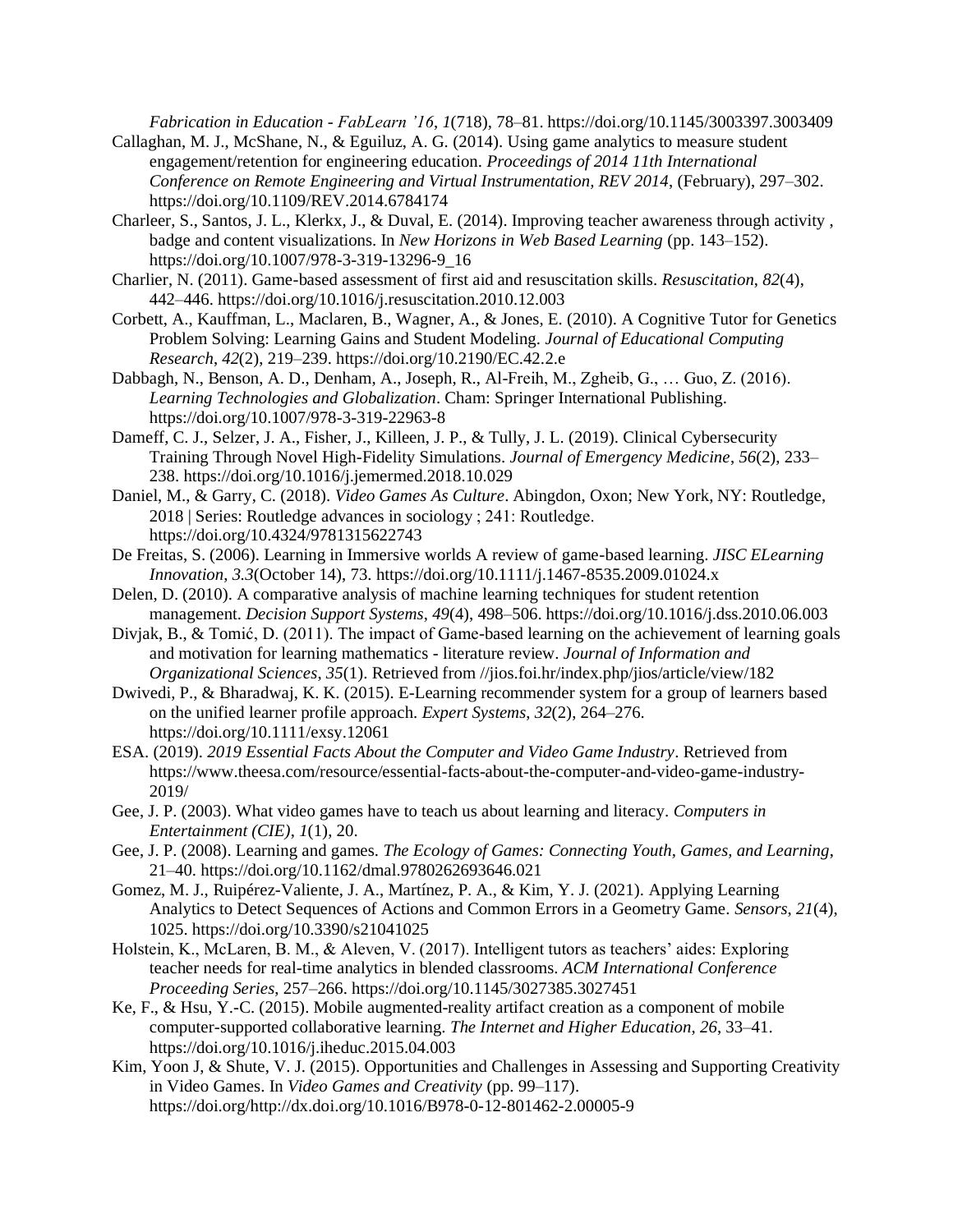- Kim, Yoon Jeon, Almond, R. G., & Shute, V. J. (2016). Applying Evidence-Centered Design for the Development of Game-Based Assessments in Physics Playground. *International Journal of Testing*, *16*(2), 142–163. https://doi.org/10.1080/15305058.2015.1108322
- Kim, Yoon Jeon, & Shute, V. J. (2015). The interplay of game elements with psychometric qualities, learning, and enjoyment in game-based assessment. *Computers and Education*, *87*, 340–356. https://doi.org/10.1016/j.compedu.2015.07.009
- Kochmar, E., Vu, D. Do, Belfer, R., Gupta, V., Serban, I. V., & Pineau, J. (2020). Automated Personalized Feedback Improves Learning Gains in An Intelligent Tutoring System. In I. I. Bittencourt, M. Cukurova, K. Muldner, R. Luckin, & E. Millán (Eds.), *Artificial Intelligence in Education* (pp. 140–146). Cham: Springer International Publishing.
- L. M., Madhushree and R., Revathi and Aithal, S. (2019). A Review on Impact of Information Communication & Computation Technology (ICCT) on Selected Primary, Secondary, and Tertiary Industrial Sectors. *Saudi Journal of Business and Management Studies*, *4*(1), 106–127. Retrieved from https://econpapers.repec.org/RePEc:pra:mprapa:95150
- Magnisalis, I., Demetriadis, S., & Karakostas, a. (2011). Adaptive and intelligent systems for collaborative learning support: A review of the field. *IEEE Transactions on Learning Technologies*, *4*(1), 5–20. https://doi.org/10.1109/TLT.2011.2
- Muñoz-Merino, P. J., Ruipérez Valiente, J. A., & Kloos, C. D. (2013). Inferring higher level learning information from low level data for the Khan Academy platform. In *Proceedings of the Third International Conference on Learning Analytics and Knowledge - LAK '13* (pp. 112–116). New York, New York, USA: ACM Press. https://doi.org/10.1145/2460296.2460318
- Muñoz Merino, P. J., Delgado Kloos, C., Seepold, R., & Crespo García, R. M. (2006). Rating the importance of different LMS functionalities. In *Proceedings - Frontiers in Education Conference, FIE* (pp. 13–18). https://doi.org/10.1109/FIE.2006.322715
- Muriel, D., & Crawford, G. (2020). Video Games and Agency in Contemporary Society. *Games and Culture*, *15*(2), 138–157. https://doi.org/10.1177/1555412017750448
- Pan, Z., Cheok, A. D., Yang, H., Zhu, J., & Shi, J. (2006). Virtual reality and mixed reality for virtual learning environments. *Computers & Graphics*, *30*(1), 20–28. https://doi.org/10.1016/j.cag.2005.10.004
- Park, Y., & Jo, I. (2015). Development of the Learning Analytics Dashboard to Support Students ' Learning Performance Learning Analytics Dashboards ( LADs ). *Journal of Universal Computer Science*, *21*(1), 110–133.
- Peirce, N., Conlan, O., & Wade, V. (2008). Adaptive educational games: Providing non-invasive personalised learning experiences. In *Proceedings - 2nd IEEE International Conference on Digital Game and Intelligent Toy Enhanced Learning, DIGITEL 2008* (pp. 28–35). https://doi.org/10.1109/DIGITEL.2008.30
- Plass, J. L., Homer, B. D., & Kinzer, C. K. (2015). Foundations of Game-Based Learning. *Educational Psychologist*, *50*(4), 258–283. https://doi.org/10.1080/00461520.2015.1122533
- Prensky, M. (2006). *Don't bother me, Mom, I'm learning!: How computer and video games are preparing your kids for 21st century success and how you can help!* Paragon house St. Paul, MN.
- Prieto, L. P., Rodríguez-Triana, M. J., Kusmin, M., & Laanpere, M. (2017). Smart school multimodal dataset and challenges. *CEUR Workshop Proceedings*, *1828*, 53–59. https://doi.org/10.1145/1235
- Qian, M., & Clark, K. R. (2016). Game-based Learning and 21st century skills: A review of recent research. *Computers in Human Behavior*, *63*, 50–58. https://doi.org/10.1016/j.chb.2016.05.023
- Renkl, A., & Atkinson, R. K. (2007). Interactive Learning Environments: Contemporary Issues and Trends. An Introduction to the Special Issue. *Educational Psychology Review*, *19*(3), 235–238. https://doi.org/10.1007/s10648-007-9052-5
- Ruipérez-Valiente, J. A., Muñoz-Merino, P. J., & Delgado Kloos, C. (2017). Detecting and Clustering Students by their Gamification Behavior with Badges: A Case Study in Engineering Education. *International Journal of Engineering Education*, *33*(2-B), 816–830.
- Ruipérez-Valiente, J. A., Muñoz-Merino, P. J., & Kloos, C. D. (2018). Improving the prediction of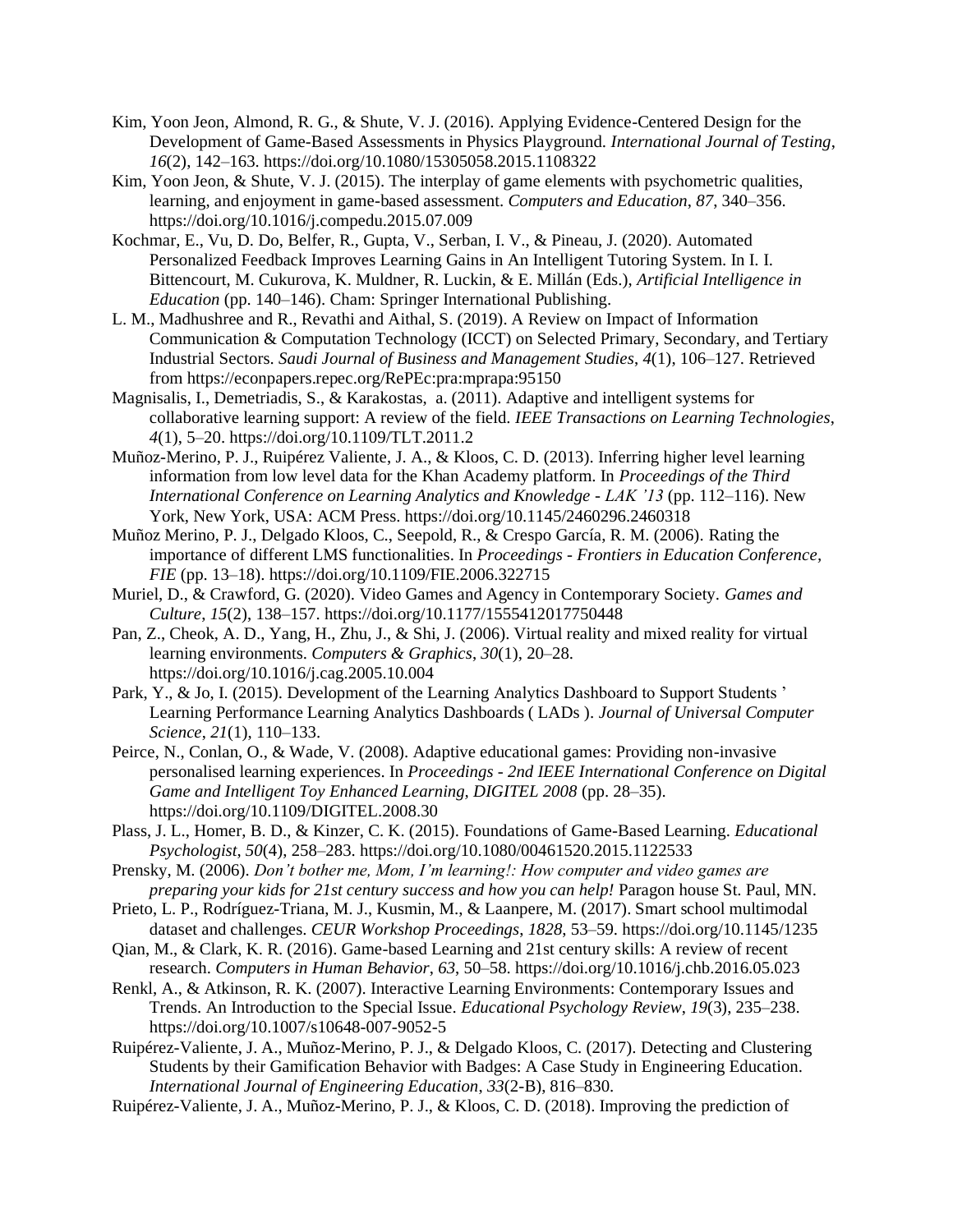learning outcomes in educational platforms including higher level interaction indicators. *Expert Systems*. https://doi.org/10.1111/exsy.12298

- Ruiperez-Valiente, J.A., Gaydos, M., Rosenheck, L., Kim, Y. J., & Klopfer, E. (2020). Patterns of Engagement in an Educational Massively Multiplayer Online Game: A Multidimensional View. *IEEE Transactions on Learning Technologies*, *13*(4). https://doi.org/10.1109/TLT.2020.2968234
- Ruiperez-Valiente, J.A., Munoz-Merino, P. J., Kloos, C. D., Niemann, K., Scheffel, M., & Wolpers, M. (2016). Analyzing the Impact of Using Optional Activities in Self-Regulated Learning. *IEEE Transactions on Learning Technologies*, *9*(3). https://doi.org/10.1109/TLT.2016.2518172
- Ruiperez-Valiente, Jose A., Gomez, M. J., Martinez, P. A., & Kim, Y. J. (2021). Ideating and Developing a Visualization Dashboard to Support Teachers Using Educational Games in the Classroom. *IEEE Access*, *9*, 83467–83481. https://doi.org/10.1109/ACCESS.2021.3086703
- Shute, V. J. (2005). Stealth Assessment in Computer-Based Games to Support Learning. In S. Tobias & J. D. Fletcher (Eds.), *Computer Games and Instruction* (pp. 503–524). Charlotte, NC: Information Age Publishers.
- Squire, K. (2011). *Video Games and Learning: Teaching and Participatory Culture in the Digital Age. Technology, Education--Connections (the TEC Series).* ERIC.
- Thomas, S. (2016). Future Ready Learning. Reimagining the Role of Technology in Education. *Office of Educational Technology, US Department of Education*. ERIC.
- Vermunt, J. D., Ilie, S., & Vignoles, A. (2018). Building the foundations for measuring learning gain in higher education: a conceptual framework and measurement instrument. *Higher Education Pedagogies*, *3*(1), 266–301. https://doi.org/10.1080/23752696.2018.1484672
- Wang, Y., Nguyen, H., Harpstead, E., Stamper, J., & McLaren, B. M. (2019). How Does Order of Gameplay Impact Learning and Enjoyment in a Digital Learning Game? In S. Isotani, E. Millán, A. Ogan, P. Hastings, B. McLaren, & R. Luckin (Eds.), *Artificial Intelligence in Education* (pp. 518– 531). Cham: Springer International Publishing.

#### **ADDITIONAL READING**

- Dörner, R., Göbel, S., Effelsberg, W., & Wiemeyer, J. (2016). Serious games. Basel, Switzerland: Springer International Publishing.
- Ifenthaler, D., & Kim, Y. J. (Eds.). (2019). Game-Based Assessment Revisited. Springer.
- Klopfer, E., Haas, J., Osterweil, S., & Rosenheck, L. (2018). Resonant games: Design principles for learning games that connect hearts, minds, and the everyday. MIT Press.
- Lang, C., Siemens, G., Wise, A., & Gasevic, D. (Eds.). (2017). Handbook of learning analytics. New York, NY, USA: SOLAR, Society for Learning Analytics and Research.
- Loh, C. S., Sheng, Y., & Ifenthaler, D. (2015). Serious games analytics. Edited by Christian Sebastian Loh, Yanyan Sheng, and Dirk Ifenthaler. Cham: Springer International Publishing.
- Reich, J. (2020). Failure to disrupt: Why technology alone can't transform education. Harvard University Press.
- Shaffer, D. W., & Gee, J. P. (2006). How computer games help children learn. New York: Palgrave Macmillan.
- Spector, J. M. (2015). Foundations of educational technology: Integrative approaches and interdisciplinary perspectives. Routledge.
- Steinkuehler, C., Squire, K., & Barab, S. (Eds.). (2012). Games, learning, and society: Learning and meaning in the digital age. Cambridge University Press.